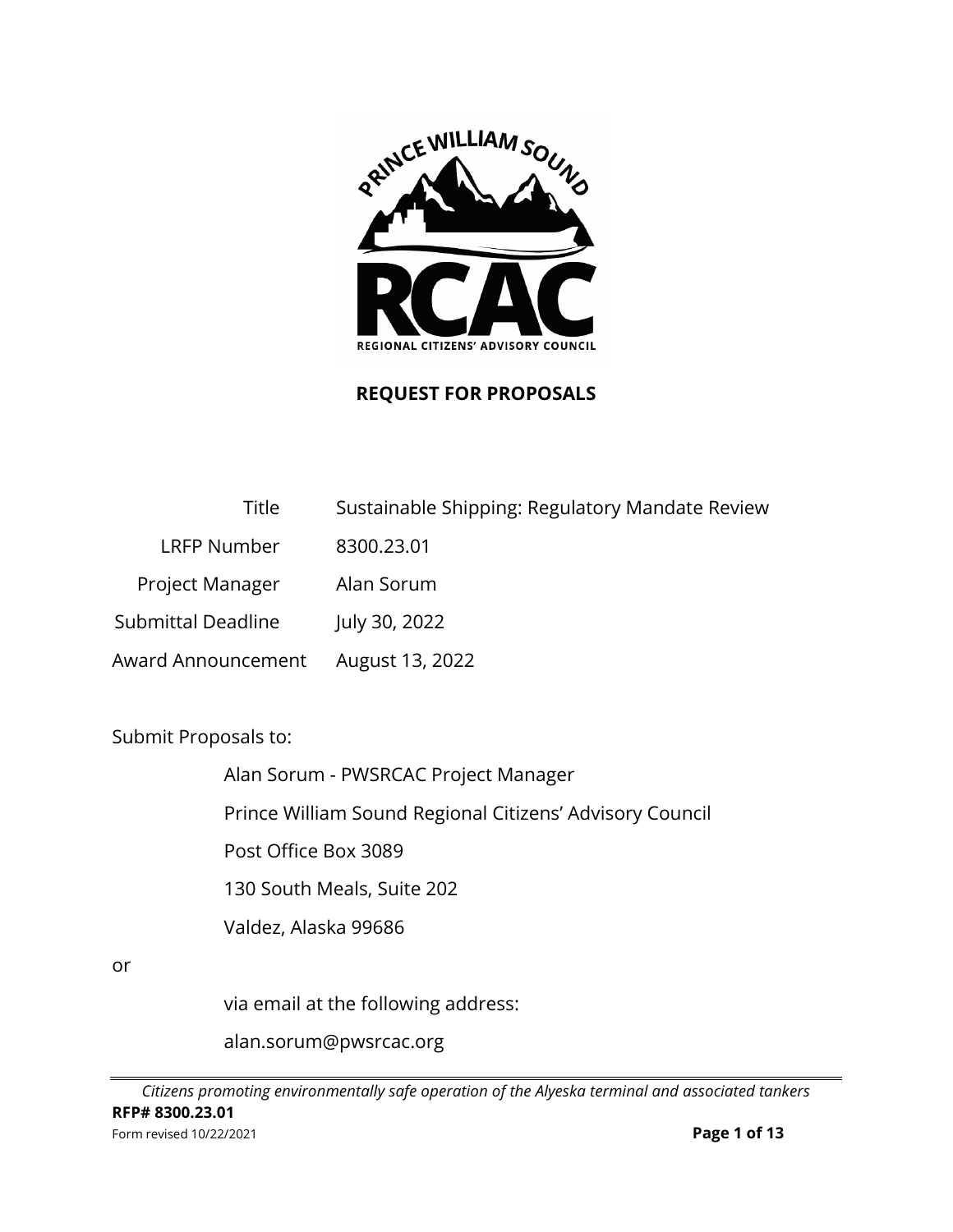To verify receipt of proposal, proposer must contact Alan Sorum before the submittal deadline.

#### **Proposal submission requirements:**

- a. Proposals shall be submitted in electronic form in Adobe Portable Document form (PDF), Acrobat 7.0 or later. The PDF file for the proposal itself shall be created directly from the authoring application. It is permissible but not preferred for appendices and other attachments to the proposal to be submitted in scanned PDF format.
- b. To assure consideration, proposals must be received by Prince William Sound Regional Citizens' Advisory Council (PWSRCAC) by the deadline. Proposals received after the deadline may be considered but only if they can be accommodated by PWSRCAC's review process. Additional information provided after the deadline may also be considered but only if such information can be accommodated by the review process.

Inquiries regarding this request for proposals shall be directed via email to the project manager named above.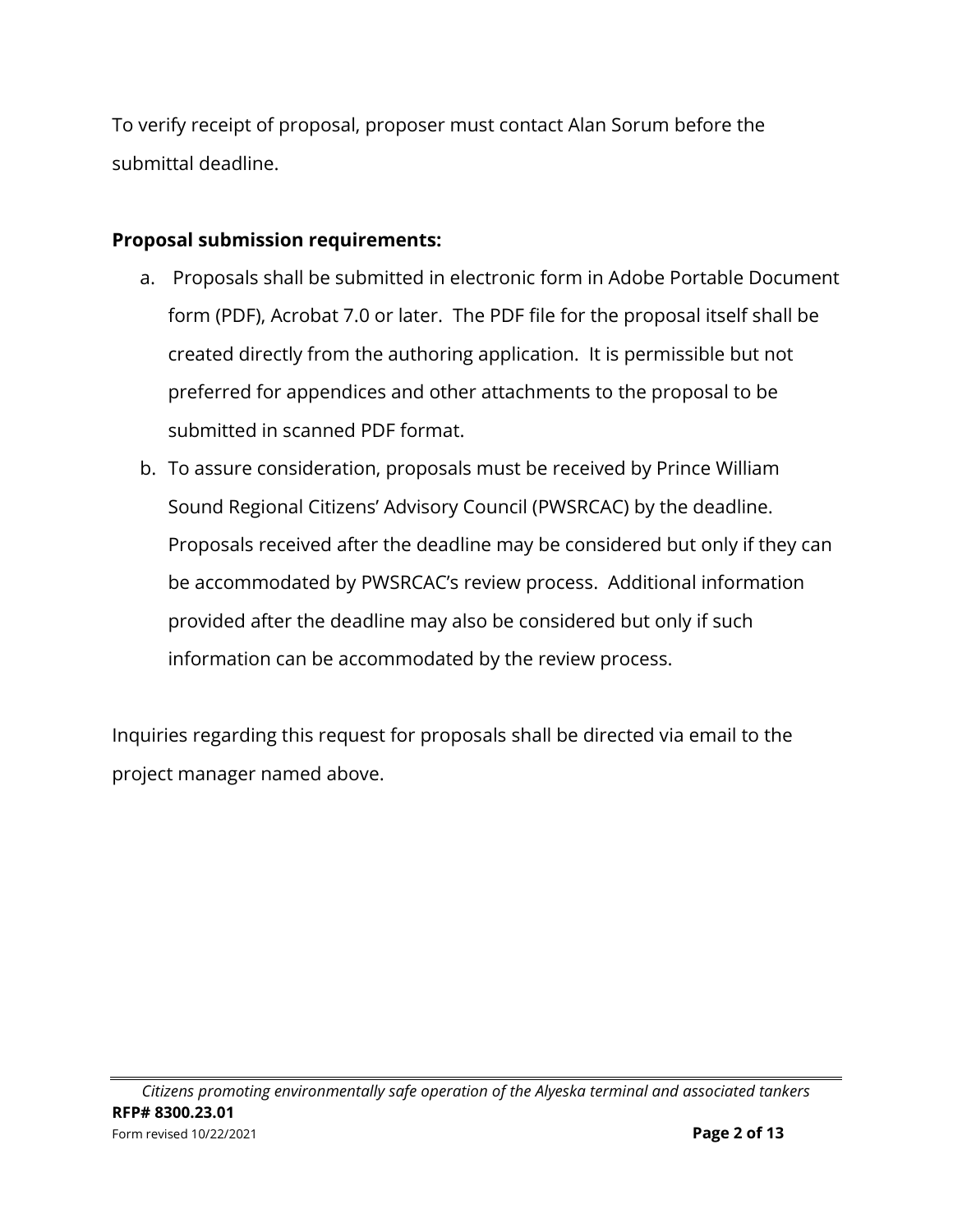#### **REQUEST FOR PROPOSALS**

The PWSRCAC is inviting contractor proposals to provide technical advice on the development of more sustainable shipping, to become more aware of the developing regulatory climate, follow the development of best technologies, and track implementation efforts of the Trans-Alaska Pipeline System (TAPS) shippers and their marine support contractors. The final work product of this effort is a report detailing the findings of this study and an oral report on the project provided to the Council Board of Directors.

#### **ABOUT PWSRCAC**

MISSION STATEMENT: *Citizens promoting environmentally safe operation of the Alyeska terminal and associated tankers.*

PWSRCAC was formed following the Exxon Valdez oil spill to advise Alyeska Pipeline Service Company and the public on issues related to oil spill prevention and response and mitigating the environmental impacts of terminal and tanker operations. PWSRCAC also advises oil shippers, regulatory agencies and elected officials on these issues.

PWSRCAC's membership comprises communities affected by the Exxon Valdez oil spill and interest groups with a stake in safe oil transportation in the region. PWSRCAC's 18 member organizations are communities and boroughs impacted by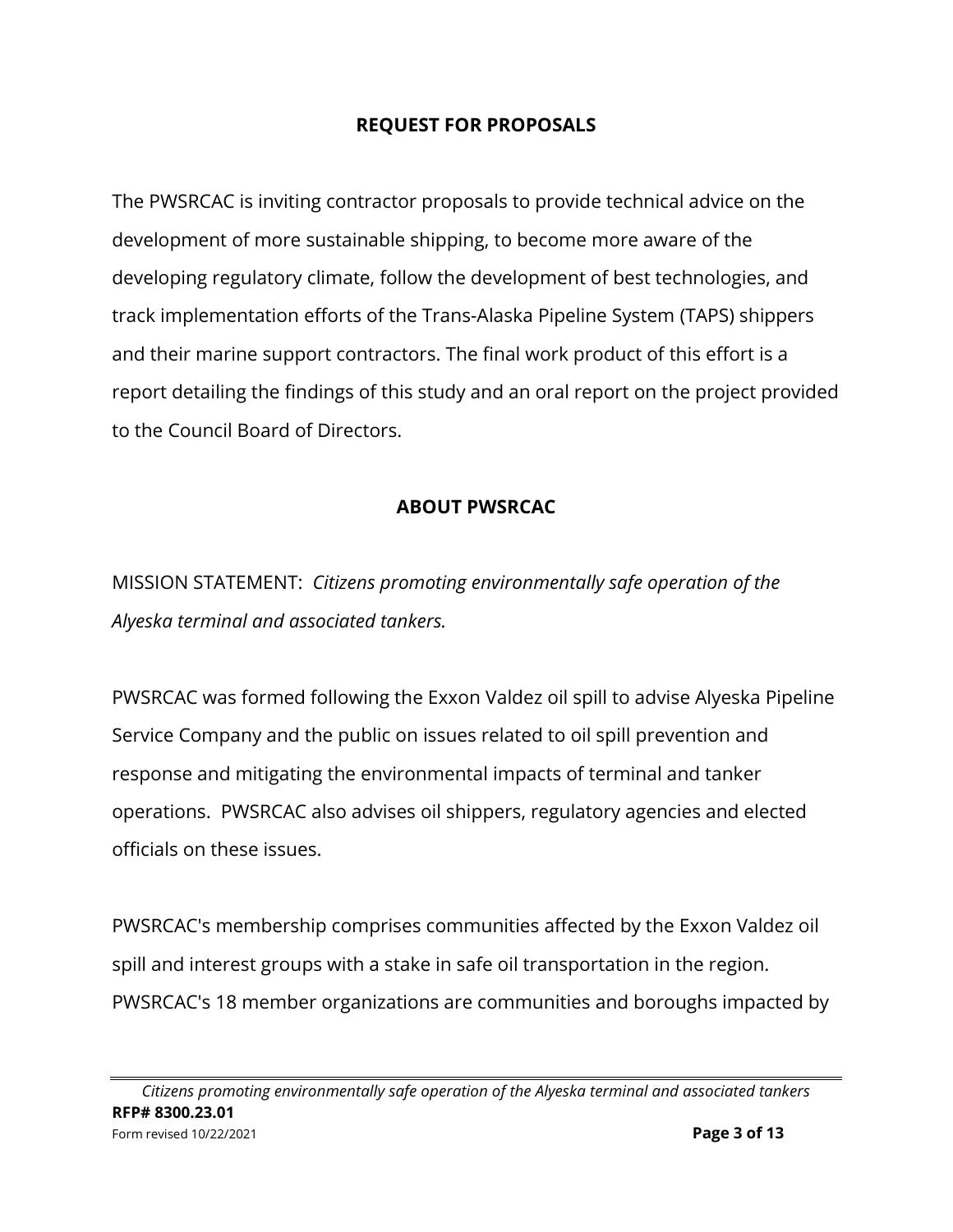the 1989 Exxon Valdez oil spill, as well as Native, commercial fishing, aquaculture, recreation, tourism and environmental representatives.

PWSRCAC was chartered as a non-profit corporation by the State of Alaska on December 26, 1989. PWSRCAC is funded under a contract with Alyeska, and is certified as the alternative voluntary advisory group for Prince William Sound under the Oil Pollution Act of 1990 (OPA90).

*Please note: All of PWSRCAC's products and the products resulting from contracts are considered public information. Proposals and work plans may be distributed throughout the organization for review and comment. Proprietary information should not be submitted in any proposal. PWSRCAC will not knowingly reveal the contents of a proposal that is not subsequently accepted for contract; however, PWSRCAC accepts no liability should such contents inadvertently be revealed to third parties.* 

# **1. PROJECT**

# **INTRODUCTION**

The global transition to more sustainable shipping technologies will depend upon evolving regulation of ship emissions and efficiency, development of new ship design and equipment, and changes in ship operation.

To be able to knowledgeably comment on these changes, their effect on TAPS tankers, and impact on Prince William Sound, the Council must become, and remain, informed on the regulatory, technical, and commercial aspects of this transition.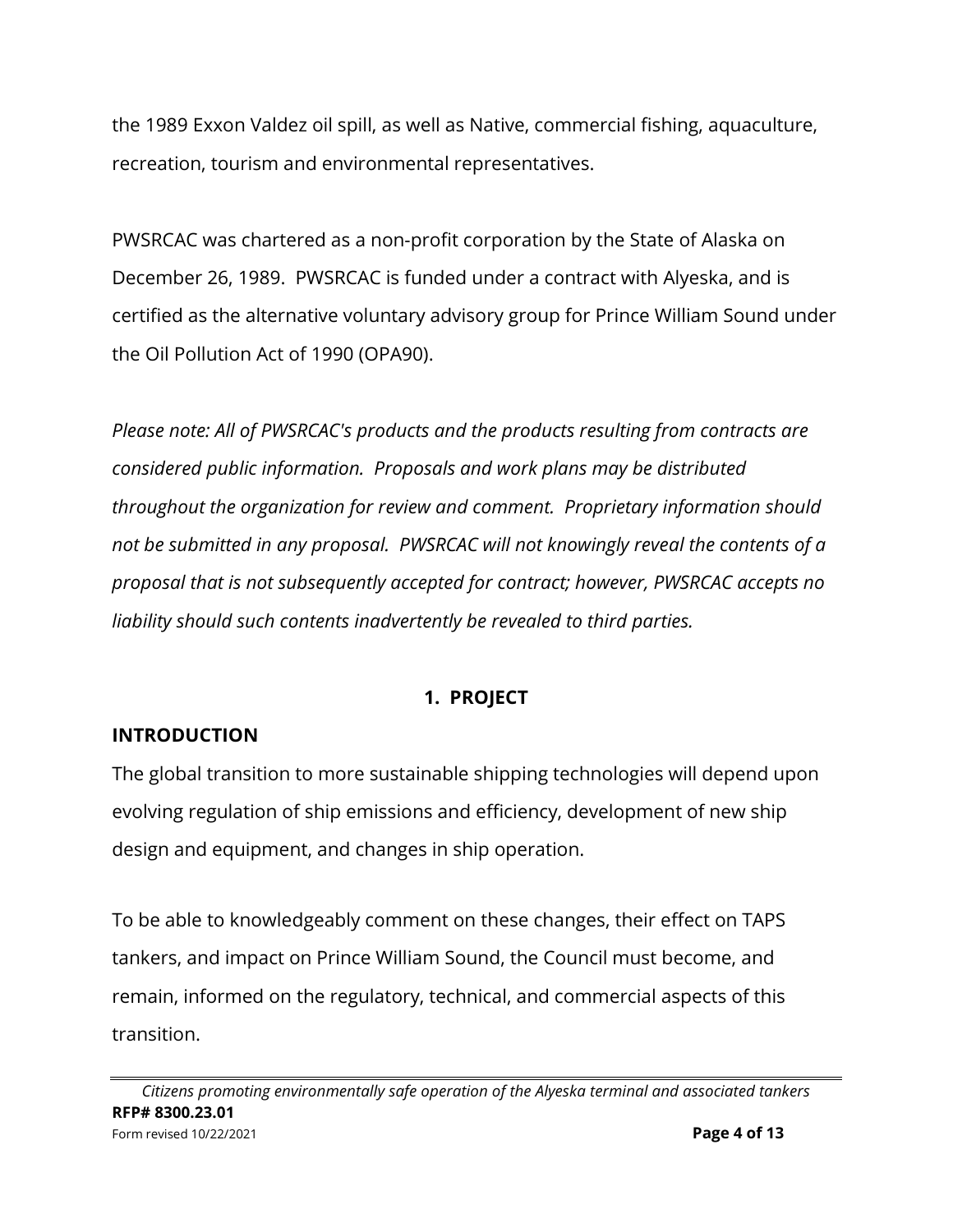This project, "Sustainable Shipping: Regulatory Mandate Review," will inform PWSRCAC of the evolution of ship emission and efficiency regulation and provide information on implications of these regulatory developments.

Future projects on other aspects of shipping sustainability will be developed in subsequent fiscal years.

#### **GOALS and DELIVERABLES**

Providing technical advice to the PWSRCAC Board of Directors on the development of more sustainable shipping will require that PWSRCAC become aware of the developing regulatory climate, follow development of best technologies, and track the implementation efforts of the TAPS shippers and marine support contractors.

# **DESCRIPTION of REQUESTED WORK**

**Scope of Work.** Proposals will address the ability of the contractor to carry out the following tasks, along with any further recommendations that could benefit the project. Details required in the Regulatory Mandate Review are outlined below. This project would be conducted by a qualified contractor identified through the standard organizational Request for Proposals process to prepare a white paper covering the following areas:

• Summarize the actions taken over the past two decades by the International Maritime Organization (IMO), international financial institutions, marine

*Citizens promoting environmentally safe operation of the Alyeska terminal and associated tankers* **RFP# 8300.23.01** Form revised 10/22/2021 **Page 5 of 13**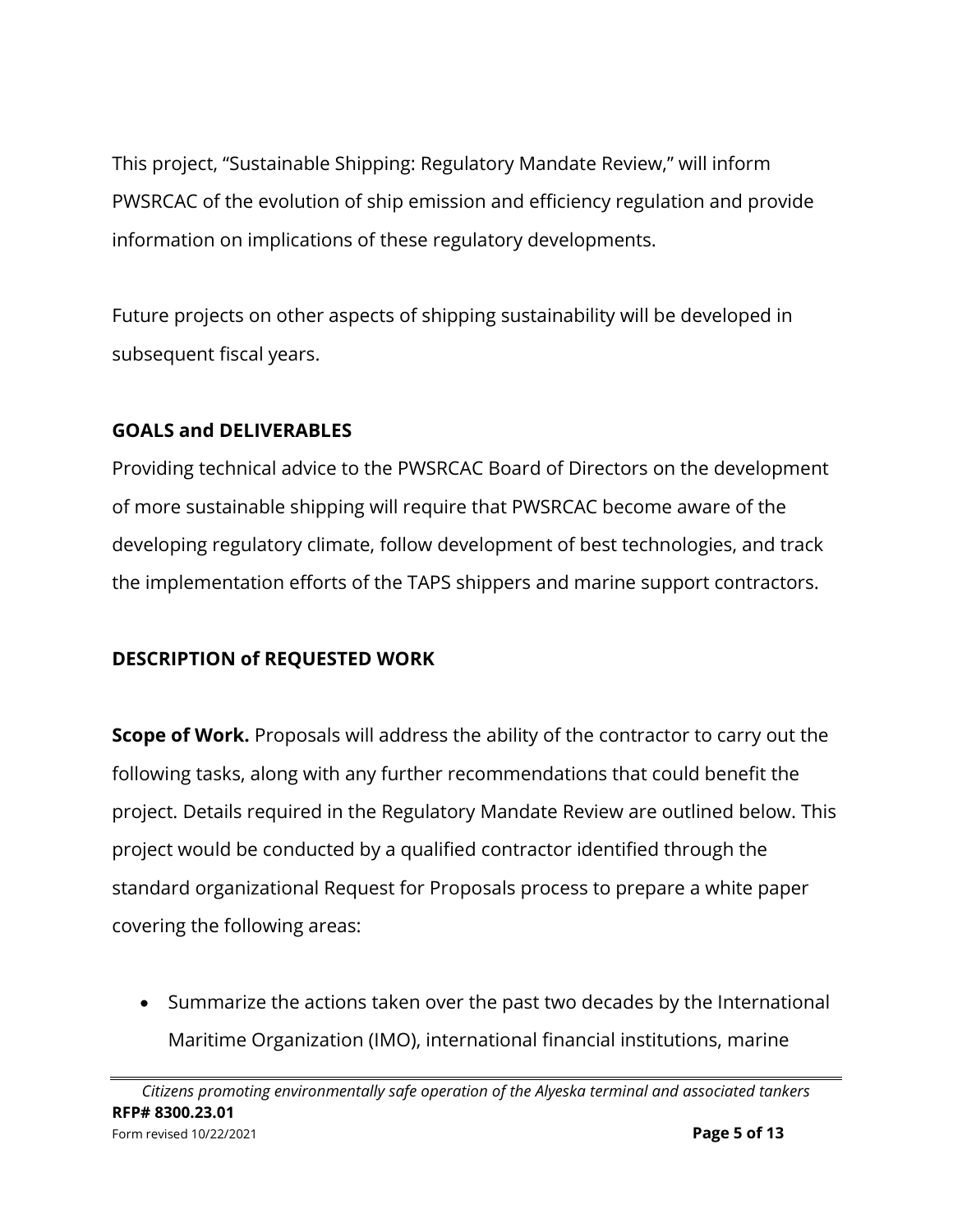underwriters, state governments, shipping industry members, and society at large which have led to the IMO mandate and timeline for the improvement of ship propulsion efficiency and elimination of greenhouse gas (GHG) emissions from ships.

- Review the technical and operational requirements of the amendments to MARPOL Annex VI that relate to these mandated changes.
- Summarize these requirements and present them in a simplified graphical or tabular format.
- Evaluate the impact of these requirements on the existing TAPS tanker fleet, the existing spot charter fleet being used by TAPS shippers, and the future design and powering of tankers which may be built for the TAPS trade.
- Highlight any related regulatory developments or pending requirements on ship efficiency and GHG elimination from ships under United States or Alaska authority.

# **Schedule and Completion Date**

Proposals Due: July 30, 2022 Award Announcement: August 13, 2022 Final Report: December 30, 2022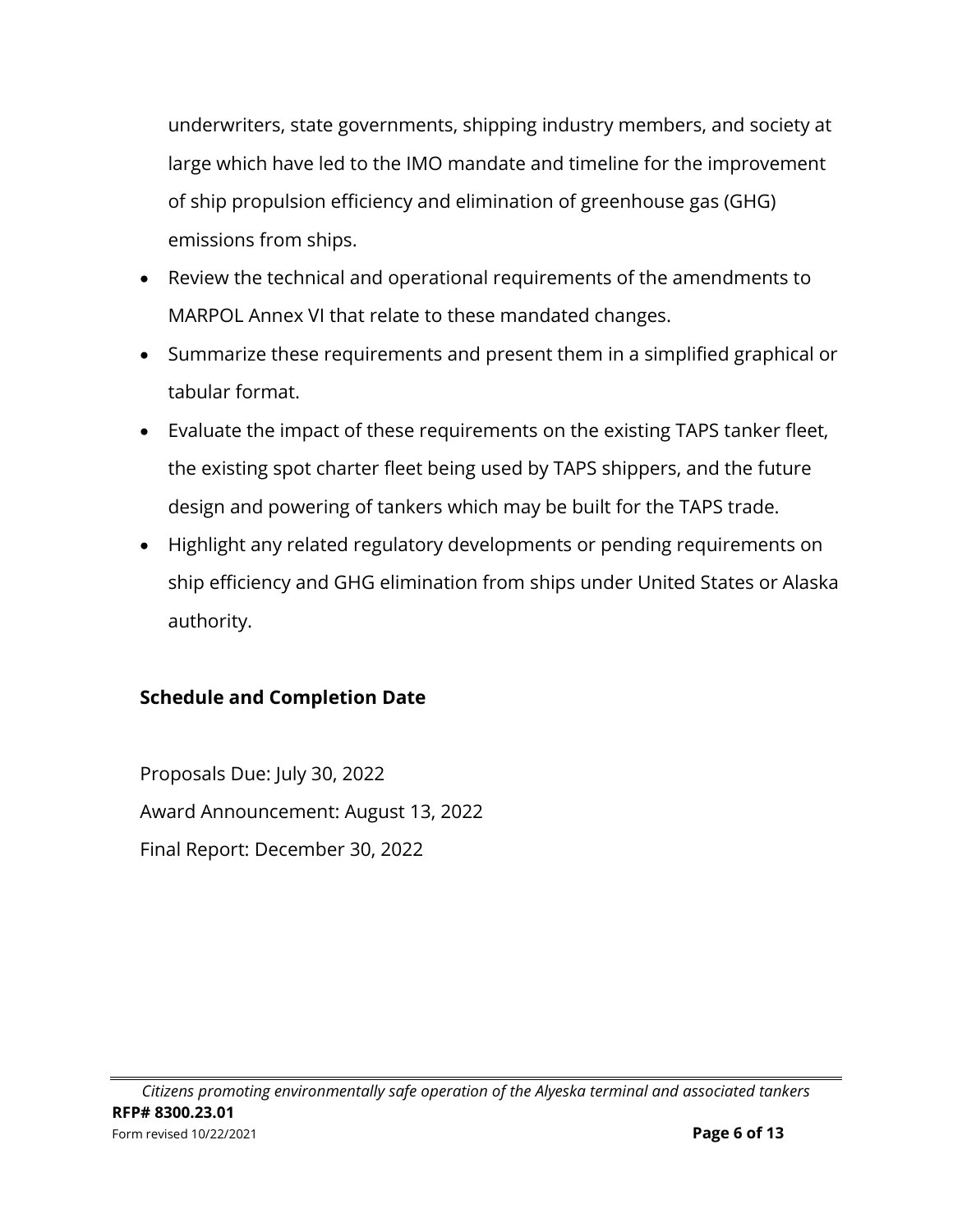#### **2. GENERAL REQUIREMENTS**

**PWSRCAC Costs.** PWSRCAC is not liable for any costs incurred by the proposer during the proposal preparation.

**Single Point of Contact.** The contractor will designate one person as the project manager and point of contact with PWSRCAC. In the case of multiple investigators, one shall be designated as the lead to serve as the project manager and point of contact.

**Subcontracts.** Proposers may subcontract minor portions of the contract. However, the proposer must have the major elements of expertise in house and demonstrate the ability to manage the subcontractor.

**Schedule**. Progress reports shall be submitted to the project manager upon completion of each phase described in the scope of work. At a minimum, progress reports shall include:

- a. An introduction;
- b. An overview of progress to date;
- c. Identification of any difficulties encountered in accomplishing the work;
- d. A schedule for completion of the remaining tasks; and
- e. Specific recommendations concerning the matters addressed.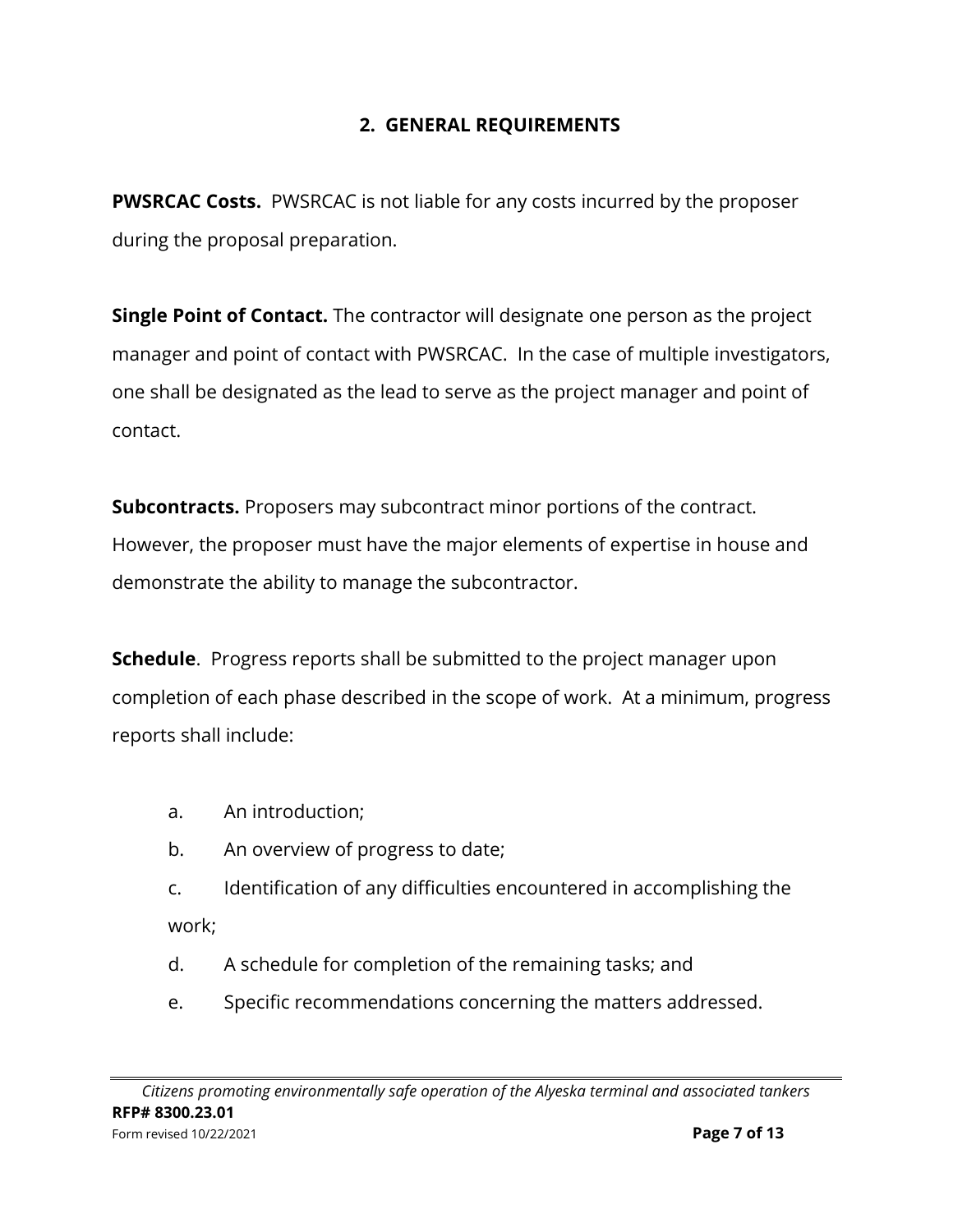**Final Report**. The contractor shall submit a written final report. The final written report shall include an executive summary and be of a professional quality suitable for release.

The Final report must be submitted in a portable document format (pdf) version optimized for web viewing and created directly from the authoring application using Adobe Acrobat 7.0 or later. Project maps, photos or other graphics shall be included as part of the digital submittal in a common graphic format. Any data or collection of information resulting from work done under the contract is the property of PWSRCAC and shall be submitted either in Microsoft Access or Excel to PWSRCAC.

**Oral Report.** The contractor will deliver an oral presentation at a future PWSRCAC Board of Directors meeting upon completion of the work.

**Final Payment.** A portion of the total payment to the contractor will be withheld until all requirements are met. No interest will be paid on any withheld payments.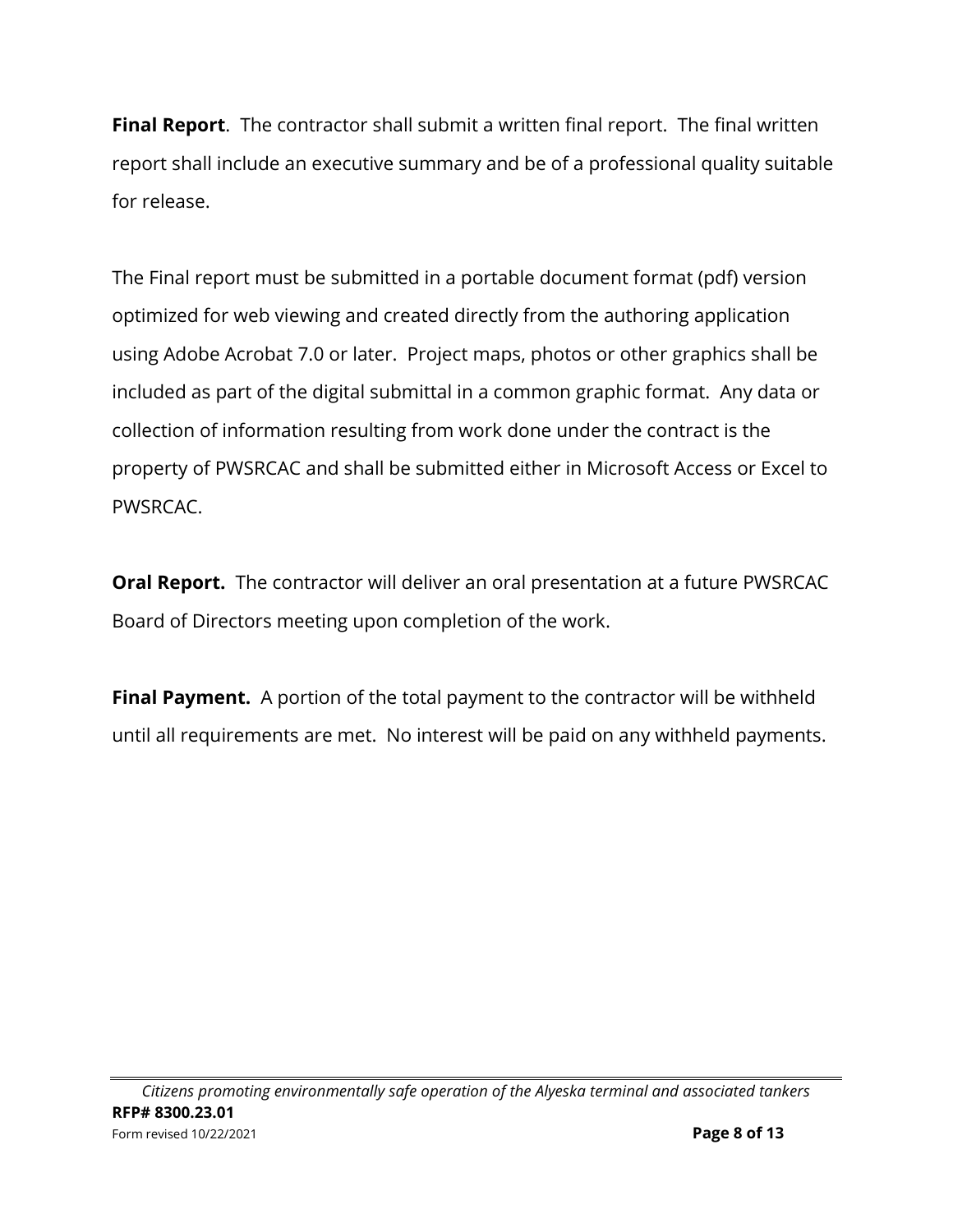#### **3. REQUIRED PROPOSAL CONTENTS**

Any submitted proposal shall include the following as appropriate to the requirements of the scope of work:

#### **Cover Sheet.**

- Name, address, telephone number and facsimile number of proposer.
- RFP Title and Number
- Name of Principal Consultant(s)
- Cost of Proposal

**Table of Contents.** May include a list of Tables and Figures if appropriate.

**Introduction.** This section shall include the RFP title and number, brief general discussion of the problem and the proposed project. Scientific and technical terms shall be clearly defined and a list of pertinent enclosures included.

**Goals and Deliverables.** Describe how the proposer intends to address the specific goals and provide the deliverables of the work requested, as listed above.

**Materials and Methods.** Describe in detail the methods to be used and how they will produce the deliverables. Cite references and provide background information where applicable and as needed.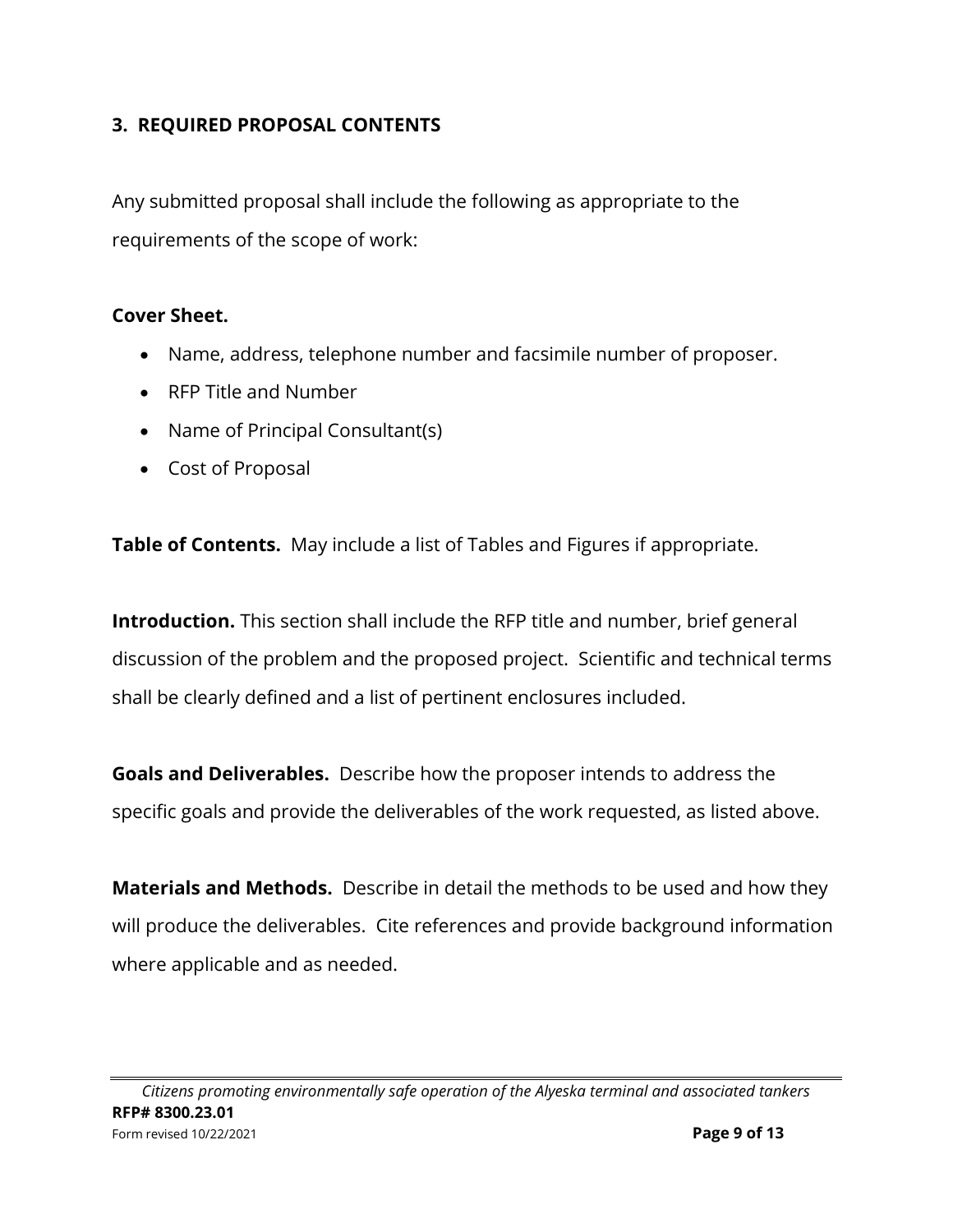**Project Duration and Work Schedule.** Describe the schedule in which the proposed work will be completed. Include specific milestones, work phase completion dates and the timing of progress reports. Indicate what will be achieved by the completion of each milestone or phase of work.

**Management Scheme.** Clearly describe how the work will be managed including the role of each key individual expected to be involved in the work. Provide names and resumes of each. This section should also include information on how the scope, time and costs of the project will be controlled.

**Budget.** Include information about the total costs (cited in U.S. Dollars), of professional fees, expenses and contingencies. In instances of overhead rates or administrative fees, give percent of direct personnel cost. Provide a breakdown of hours per individual and rates per individual. If subcontractors are to be used, indicate the percentage of work to be performed by each subcontractor with respect to the entire proposed scope of work.

**Consultant/Contractual Services.** Indicate if, how, and why a subcontractor will be used for any portion of the work.

**Logistics and On-Site Visits.** Describe logistics and schedules for all travel in conjunction with the proposed work.

**Statement of Qualifications.** Describe, relevant to the proposed work, previous work experience, related technical accomplishments and educational background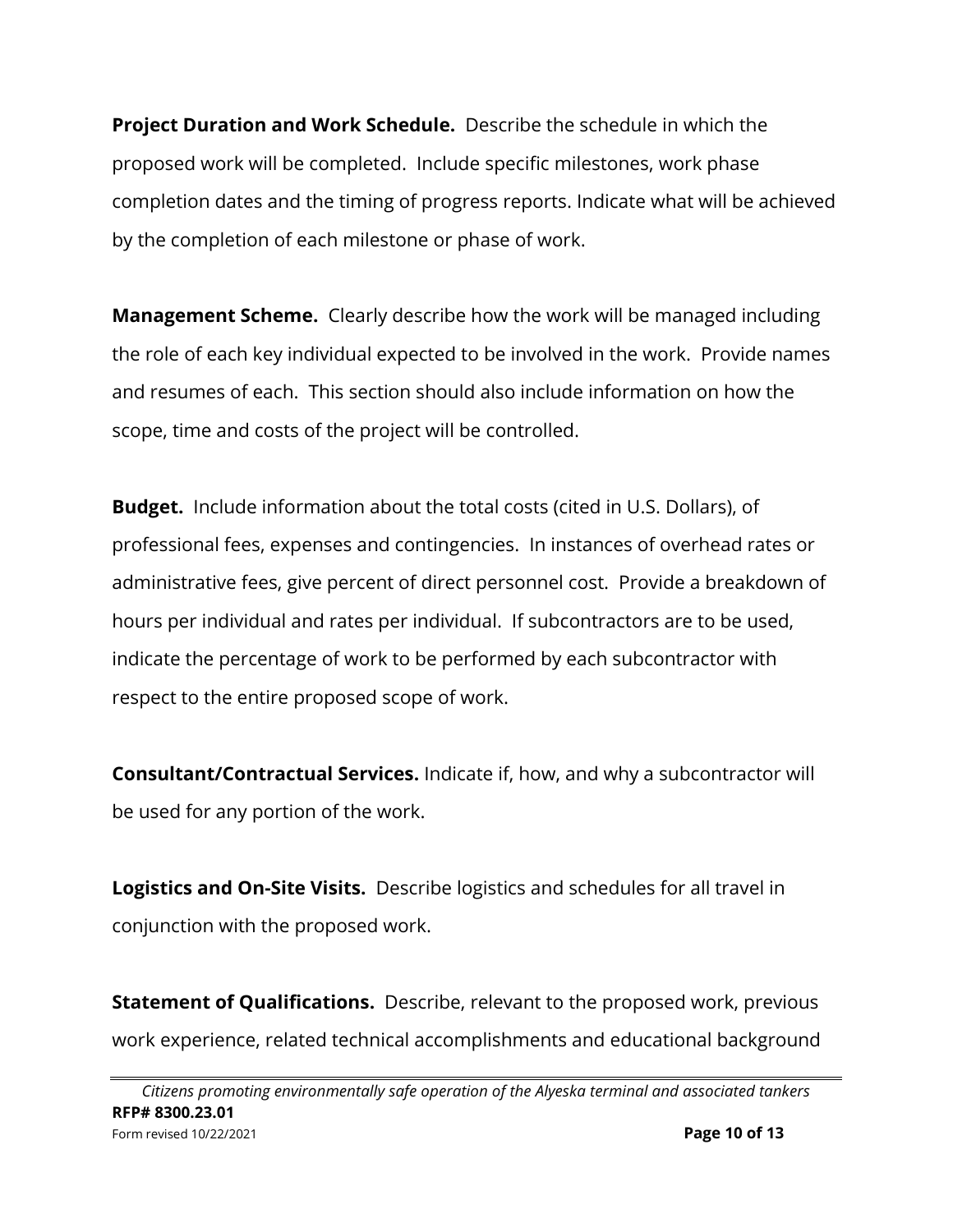of each of the principal investigators and subcontractors if used. If multiple investigators are involved, describe the role of each individual.

**References.** The names, contact persons, and telephone numbers of firms for which the respondent recently performed services shall be included. A minimum of three such references is suggested.

**Conflict of Interest.** Describe all financial, business or personal ties contractor has to Alyeska Pipeline Service Company or members of the Alyeska consortium, excluding normal commercial purchases of petroleum products.

# **4. SUBMITTAL AND EVALUATION PROCESS**

**A. Evaluation Criteria.** Proposals will be evaluated based on, but not limited to, the following:

- **1) Proposal Format.** Does the proposal follow the requested format?
- **2) Proposed Scope of Work.** Does the proposal clearly address the requested scope of work?
- **3) Technical Approach.** Is the proposed approach to the scope of work technically feasible?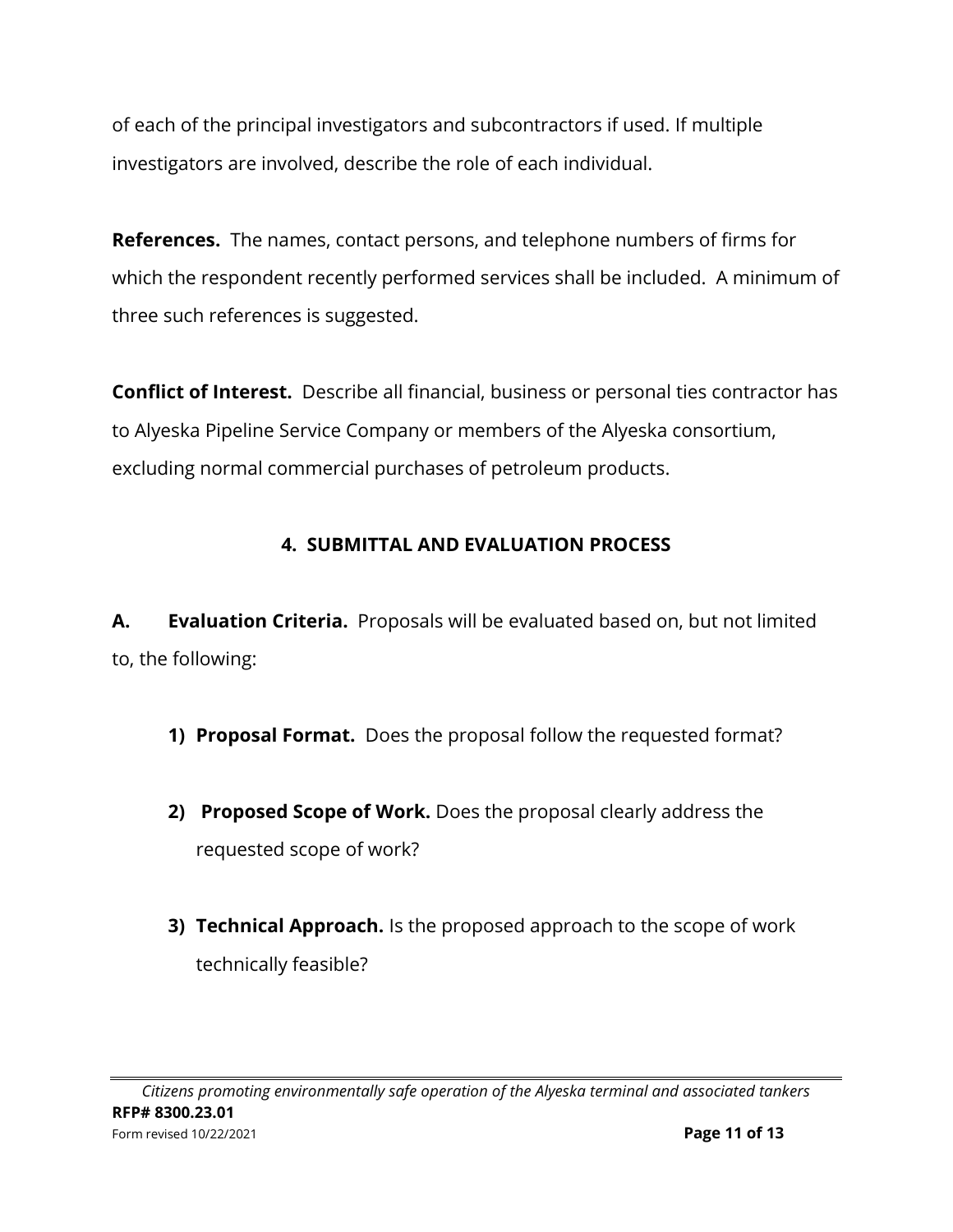- **4) Qualifications.** Does the principal investigator possess expertise and experience to assure successful completion of the scope of work?
- **5) Management Scheme.** Will the proposed management scheme reasonably lead to successful development of the deliverables?
- **6) Schedule.** Is the proposed schedule for completion of the scope of work in accordance with the requested project duration and schedule?
- **7) Deliverables.** Are the proposed deliverables in accordance with the deliverables requested in the scope of work?
- **8) References and Conflicts of Interest.** Does a reference check indicate proposer has the potential to successfully complete the proposed scope of work? If conflicts of interest are stated, are they sufficiently relevant to preclude an offer to perform the work for PWSRCAC?
- **9) Budget and Cost Justification.** Is the budget reasonable and adequate for the work proposed? Does the budget provide good value for the funds requested?

**B. Contract Award.** The successful proposal will be the one that, in PWSRCAC's sole opinion, best meets the needs as outlined in this RFP. In the event that PWSRCAC determines that no proposal completely meets all of the needs outlined in the RFP, PWSRCAC shall have the option not to accept any proposal or enter into